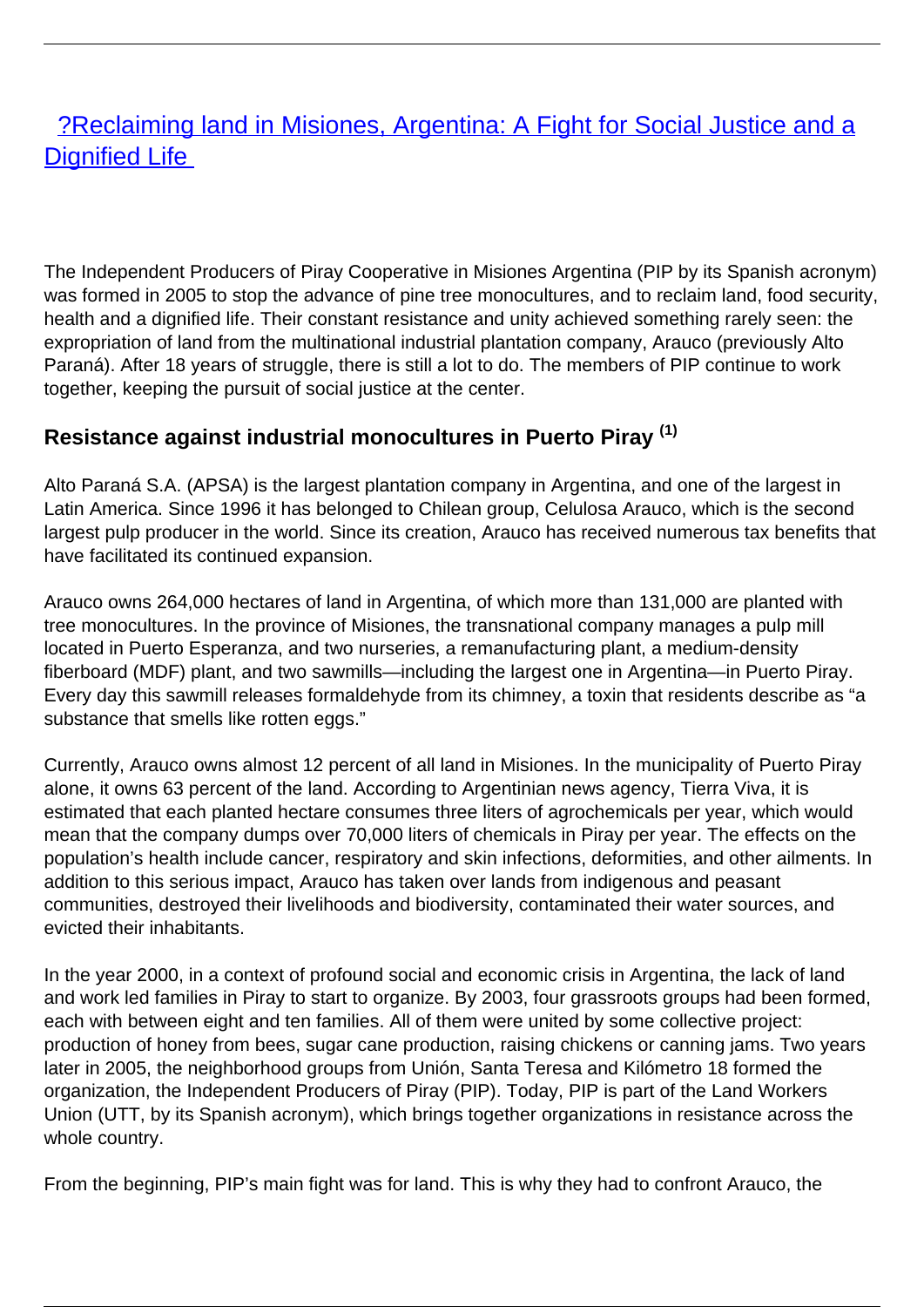biggest land hoarder in Misiones. The multinational company's pine plantations had not only invaded the territory and surrounded the families, but also caused health problems due to the use of agrochemicals.

After many marches, protests, roadblocks and campaigns at different levels, in 2013, the House of Representatives of the Province of Misiones passed a law that declared 600 hectares of Arauco's land in Piray to be of public interest and subject to purchase and expropriation. The transfer of these lands was scheduled in stages, respecting the timeframes to cut the pine trees that the company had established. The first batch of 166 hectares, originally scheduled for 2013, was not transferred until in mid-2017, and only in 2021 was it definitively titled.

Therein, the families of PIP began to plant corn, beans, sweet potatoes, cassava, watermelon, melon, cabbage and dozens of other crops. Upon the expropriation, each member of the cooperative received one hectare of land on the condition that they work it in an agroecological and community manner. Another 45 hectares are worked collectively for annual crops. And there are lands that cannot be planted yet, as they are degraded and contaminated and in a process of recovery.

Its strong commitment to healthy eating meant that in the first months of the Covid-19 pandemic, PIP harvested and bagged more than 30,000 kilograms of cassava and sweet potatoes. These were sent to Buenos Aires and distributed in the network of UTT soup kitchens to alleviate the situation of those who were suffering most from the health emergency. Meanwhile in Piray, they prepared and offered bags of fruits and vegetables, which could paid for through donation—under the motto "PIP feeds you, door to door." Those who could not afford to pay got to keep the bags anyway.

But the fight goes on. To date, two thirds of the lands promised to be expropriated have still not been transferred. Arauco should have already transferred a second batch of land—107 more hectares. This has led peasants to once again organize protests, marches and roadblocks to make their just demands visible.

World Rainforest Movement (WRM) spoke with Miriam Samudio, one of the key members of the larger PIP family, to reflect on the process of struggle and the lessons learned.

# **WRM: Before the fight for expropriation of lands from Alto Paraná (Arauco), had you had other fights or collective actions? Had you had other experiences?**

Miriam: Before the fight for land, as an organization and as neighbors, we were organized in neighborhood commissions. We started to fight for the community's rights. We united the three neighborhoods and we formed the Integrating Committee, which was open to all residents' claims. We fought to have the road repaired, for streetlights, for drinking water. We saw the need to have Primary Health Care Centers (CAPS by its Spanish acronym), first-aid clinics. In other words, we succeeded in getting some basic things for our community, and we did it together as a Neighborhood Committee.

That is when we realized that, organized, we could accomplish a lot more. We realized that the health issue meant we all had something to do together, and that something was to stop the use of agrochemicals in the area, and for the pine trees behind our houses to be removed. All of this made it so that after a few years, as neighbors, we were able to organize and form an independent organization like PIP, the Independent Producers of Piray.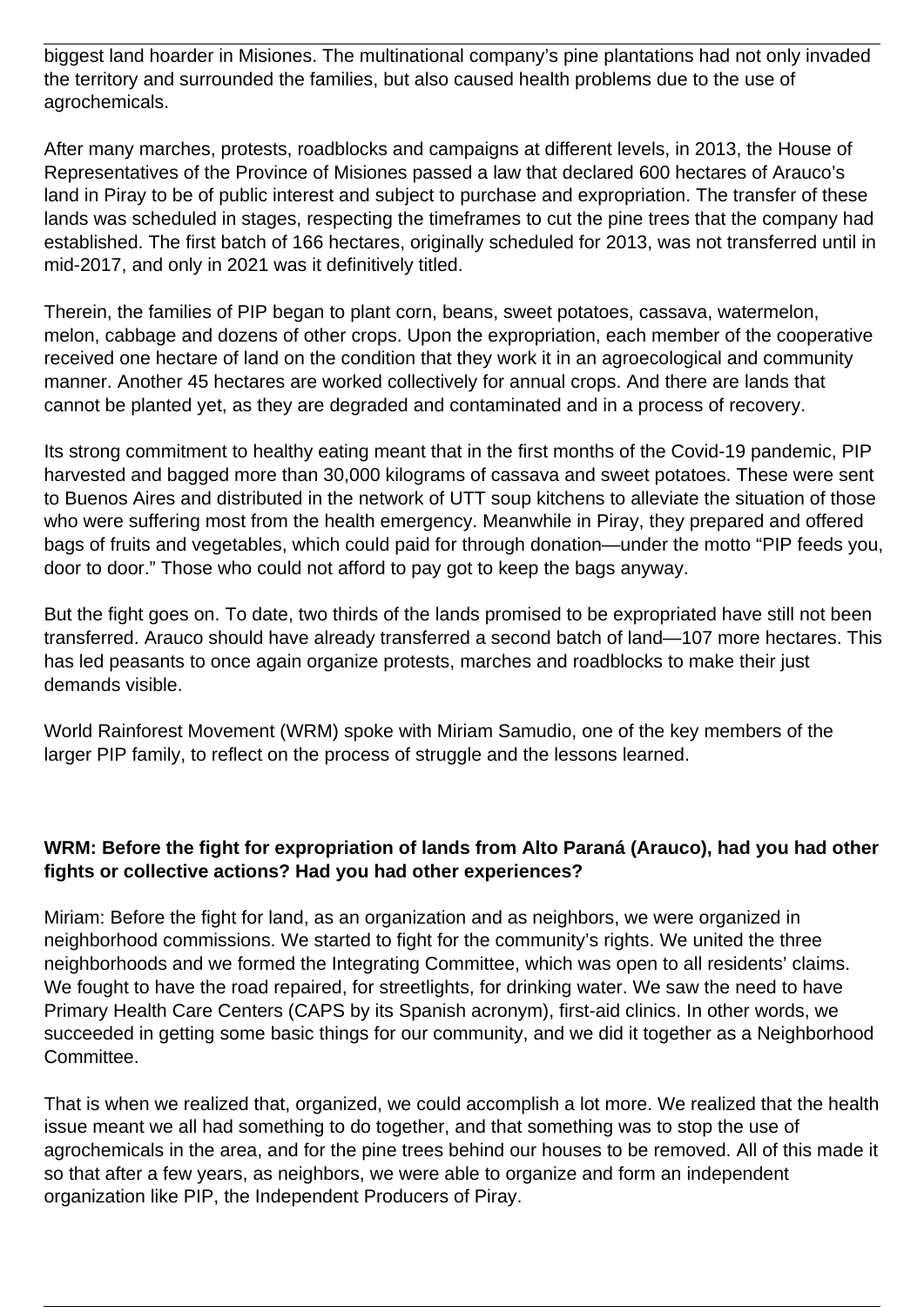We were greatly encouraged by the occupation and settlement that took place in San Pedro (100 km from Piray). The grit that that organization had...they fought together for the land and they got it. We have supported their last struggles, and that has totally encouraged us to to fight for what is ours. We also visited a group of 300 families in Paraguay that had occupied a large soybean estate a while back. They occupied 5,000 hectares. It was not easy; they made several attempts until they were able to stay there, even though they were still in conflict. Knowing about that fight was very motivating.

# **WRM: In previous conversations with PIP we were told that it was the women (who stayed home working while the men looked for jobs) that started to become aware of the importance of having land. How did that happen?**

Miriam: From 1999 to 2000—which was the hardest time due to a crisis that affected not only the country but also the individual provinces—we mothers needed to stay home, and the men (fathers, brothers) went far away to work. In that situation, we would get together at school meetings and in the first aid center, and we would all say the same thing. We were worried that our children had wounds, respiratory problems, conjunctivitis, diarrhea. They all started having the same symptoms, and that was when the women started to realize that all of this was happening during pine tree blooming season. We realized that the pollen released in that period was harming not only the environment but also the health of our children and the elderly. That is when we realized that something was going on and that we—the women—had to do something.

We thought it would be easy. Obviously at first one cannot see the whole problem. We lodged formal complaints about the health problem to the municipality, and said the pine trees should be removed and that the use of agrochemicals should cease. Over time we started to realize that it was actually a big fight. And that's how it all started. We are always talking about how to have courage and bravery and continue to resist. We feel that it is a battle that will not end soon. We are always looking for strategies to keep moving forward. And oftentimes it is necessary to stop, in order to come back stronger and with more enthusiasm.

I see that the role of women in this struggle for land has been very important; it has been essential. Because we were the ones who—day to day—have had to see how to put food on the table for our children. And so it was as if we embraced the fight for land, because we understood that on that land we could produce food, and as a first step solve the issue of our families' subsistence.

I also know that despite all the challenges we face on a daily basis, we are able to dream, and to believe that what seemed so impossible can be possible if we all organize and fight together—if men and women and the whole community rise up. And we were the ones who started to talk about it and infect other families with our enthusiasm and encourage them to get involved. The conviction we had when we started to organize in our fight for land was very intense and hopeful. The women had a lot of conviction and commitment, and I don't think that has changed. We are always on the frontlines, and we are always cheering people on. While today the work is mutual, and the commitment is shared by both parts—men and women—it is the women who are always ready for action, just like we were at the beginning.

Balancing taking care of our homes, our children and the resistance is a daily struggle for us. We always say to each other "how are things going, how are you?" And we are always in the fight. We are always prepared, always organized. Despite everything we are doing, we also have time for ourselves. In addition to taking care of our homes, doing the cooperative work, organizing the fight, we always seek balance, you know? Attending to each part as is necessary, without neglecting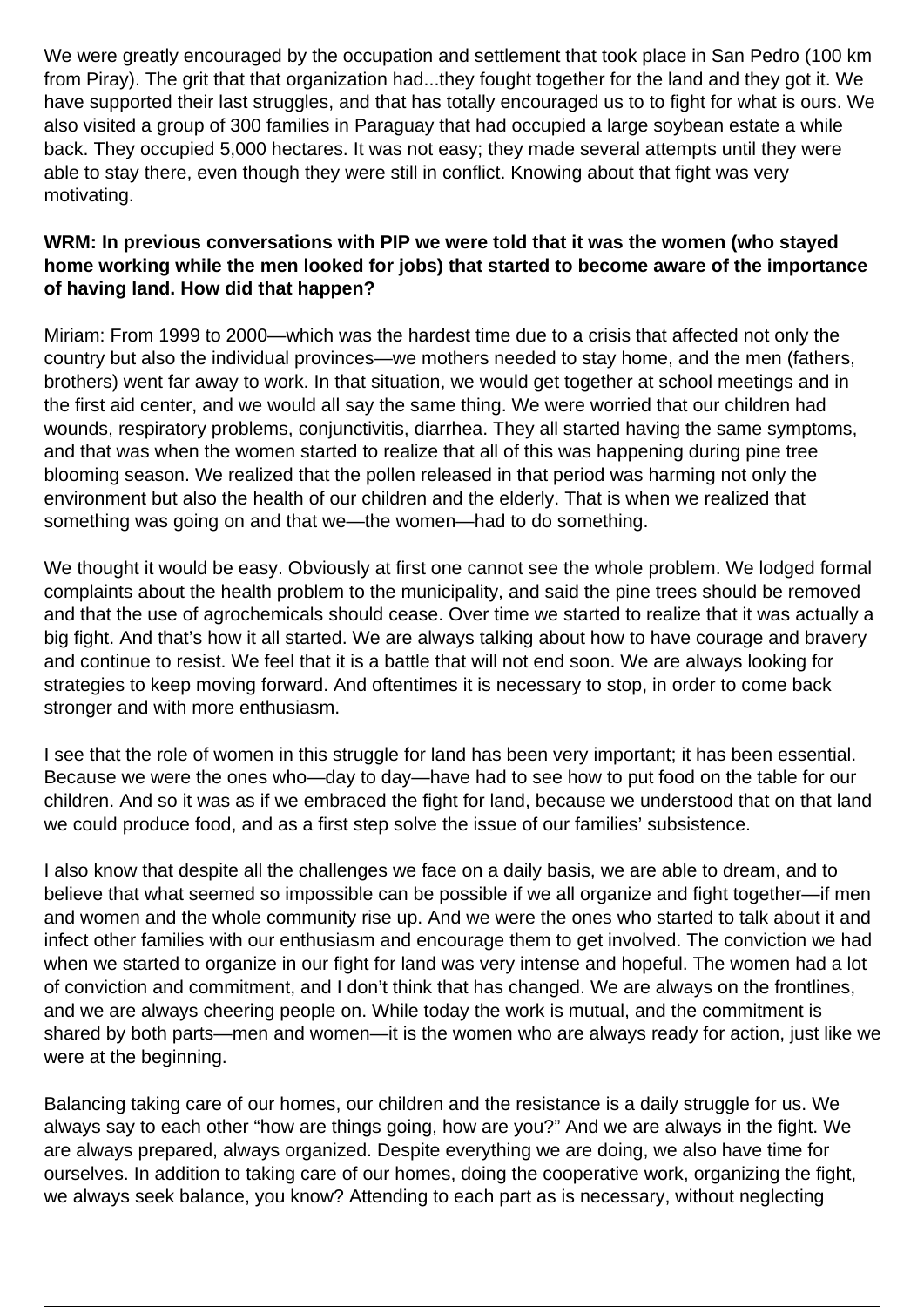#### anything.

# **WRM: How do you make decisions in PIP today? What have been the main changes in the organization since its inception?**

Miriam: Decisions have always been made together. Assemblies and meetings of delegates are held; everyone is consulted and then decisions are made in a general assembly. So if we get it right, we all get it right. And if we get it wrong, well, we all get it wrong.

The changes have always been for the better, in the sense that we evaluate what can be improved; as something is proposed it gets changed and improved. But in decision-making, we continue to use that modality. So that everyone has a say, and everyone has the opportunity to make proposals. And so that we can make corrections so as not to make mistakes. And if we make a mistake, we go back and think about it differently.

### **WRM: What have been the main obstacles that delayed or weakened the fight? How did you navigate them?**

Miriam: The main obstacle that arose at first was the community itself. The very people within our organization were afraid of the company because it is a multinational. Some even looked favorably on the company, saying "but they give us work," without looking at the other part that is behind the work—which was everything that they were destroying. So it was about convincing them. It was about raising awareness among our own comrades and then among the community. Because at first, the community often saw us as trouble-makers, rabble-rousers, picketers. As if they did not understand that the fight was not just for our organization, but for the community itself. So that the community would not disappear, so that we ourselves would not disappear. This was very hard in the beginning.

Then another obstacle was that we had to prepare ourselves, because who knew we were going to confront a multinational corporation and that we had to know some rights and articles of the Constitution? We began to study some things and train ourselves. Over time we have learned a lot of things. But it was necessary to go through that process first, which was also for our own good. Because we grew in that learning process and in that fight, and today that gives us a great deal of strength.

Another obstacle has been burnout, due to the long amount of time we have been in this process. We have been at it for many years. 14 years of uninterrupted struggle means a lot of burnout, and this is why at times there weren't as many of us, and then later we would rebound. But we have always been fighting for the interests of all families. Many times we have had to draw strength where there was none.

In terms of current obstacles, and I think this applies not only to now but to the whole process: Since the company sees that we are an organization, and we continue organizing to fight for the part of the land that belongs to us, what it always does is get to people within the organization to weaken us. They come around every four years during elections to seek votes, and that is always a headache. It seems like we still have not shaken the bad habit that when a politician comes and sounds convincing...I don't know why, but some people within our organization follow the interests of the company. And they start there and divide the waters, until elections are over and things go back to normal. Therefore one obstacle that, incredibly, we still face to this day, is that every time there are governmental elections, there are differences in opinions about the actions we want to take. It is obvious, it is very felt. And after the elections are over, it's like everything calms down and goes back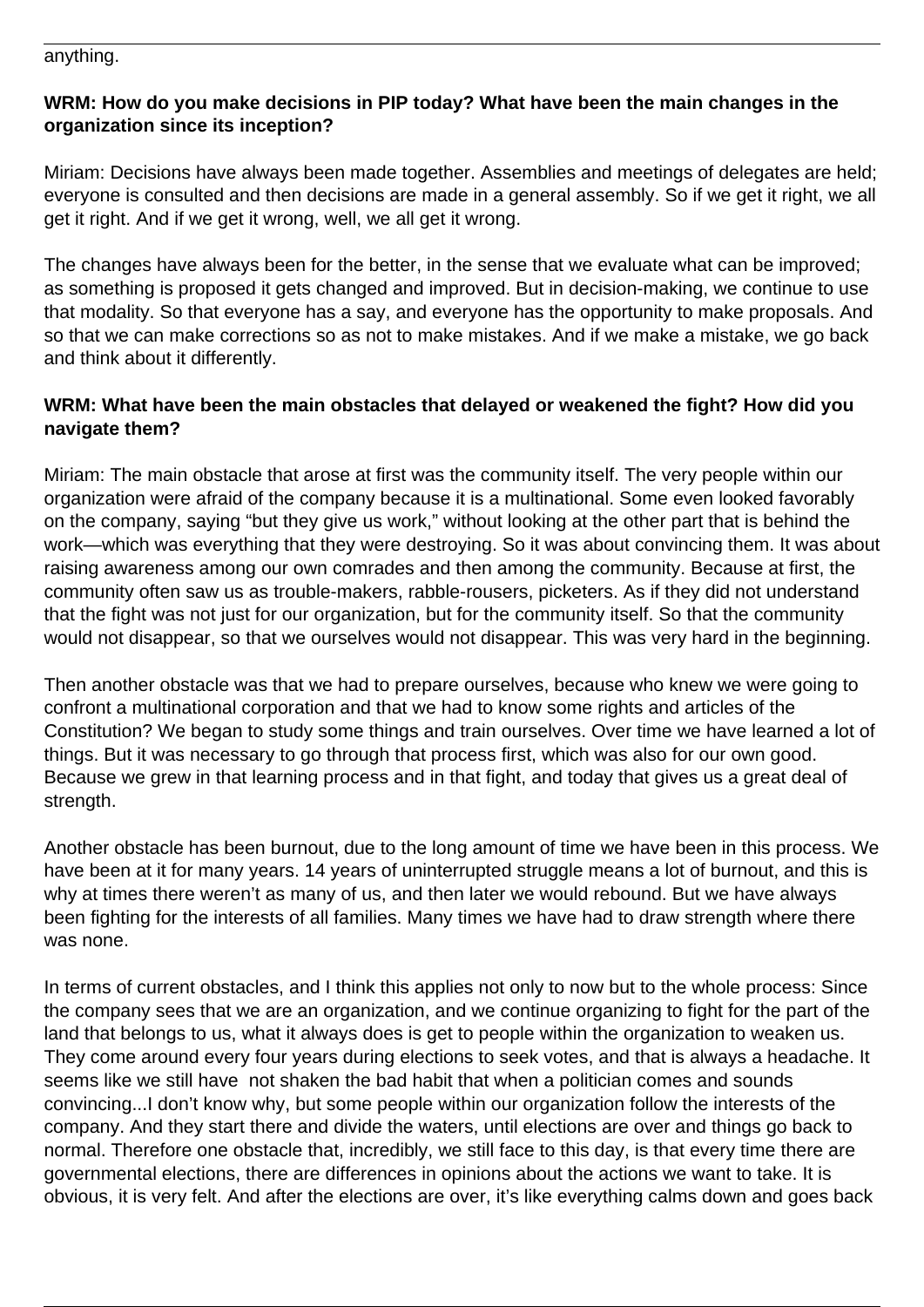to normal.

# **WRM: Has there been a conscious learning process throughout the years?**

Miriam: I think that the learning process throughout this year—the awareness that each family, woman, man and delegate has gained—is much stronger than when we first started. When we make a claim, when a strategy is proposed, when an issue or concern is raised, it is clear that the comrades have a lot of consciousness when it comes to going for it and making the commitment and knowing how to defend life and our territories. And especially knowing how to accompany or support other organizations, or other communities that are being threatened with eviction.

PIP's strong commitment to continue supporting and standing in solidarity is very noticeable. We see this with the new people who join, because in a matter of no time they are proposing ideas and issues with a lot more strength.

## **WRM: At PIP you not only decided to reclaim the land and put it to use for food production, but you also created a School for Adults. How and why did you organize this?**

Miriam: Yes, apart from the resistance in the territory and the struggle for land, in PIP we also seek options to be able to enjoy our rights. One of these rights is a school for adults, which entailed a long and persistent effort to get core studies approved—the SIPTEP, which is a comprehensive provincial education system. We were able to make our headquarters a nucleus, and it's open to the whole community.

There are many young people who didn't finish their schooling or high school, and a lot of older people who are doing grade school. And for us it is a source of pride to be able to say that we're not only thinking of ourselves but of the community.

Another thing we continue to do in PIP is try to be protagonists within our community around our demands and the rights that we deserve. We are always fighting for health, for roads, for water. For example, a plan to create a PIP Seed Bank is also moving forward, to preserve and revitalize local biodiversity. We try to be this voice in our community, and that also gives us a lot of strength.

# **WRM: What are the most important things to keep in mind, in terms of self-organization, to start and maintain a fight? What are some things to avoid or be careful of in the process?**

Miriam: Whenever we get the chance to have talks or meetings with communities, or with other groups that are also fighting for their land, we try to share our experience with them. Above all, to tell them that if they have conviction, if they truly believe they have the right, if they really embrace that fight with everything—with their heart, soul and consciousness—then they have the chance to form a good group. And they can get more families involved, and engage not only the people in the group but also the community.

One of the things to be very cautious of is to not resolve things individually. There is always a danger there. Sometimes, in an effort to speed things up or to respond quickly, you can make a mistake. This has happened to us; some of our members went through this. So, always try to make decisions together. Move forward only when there is agreement. It doesn't matter if you lose a few more days or a few more weeks; the important thing is that the majority be in agreement, because that's the only way people are going to embrace that commitment and that fight. And they are going to push until they reach their goal.